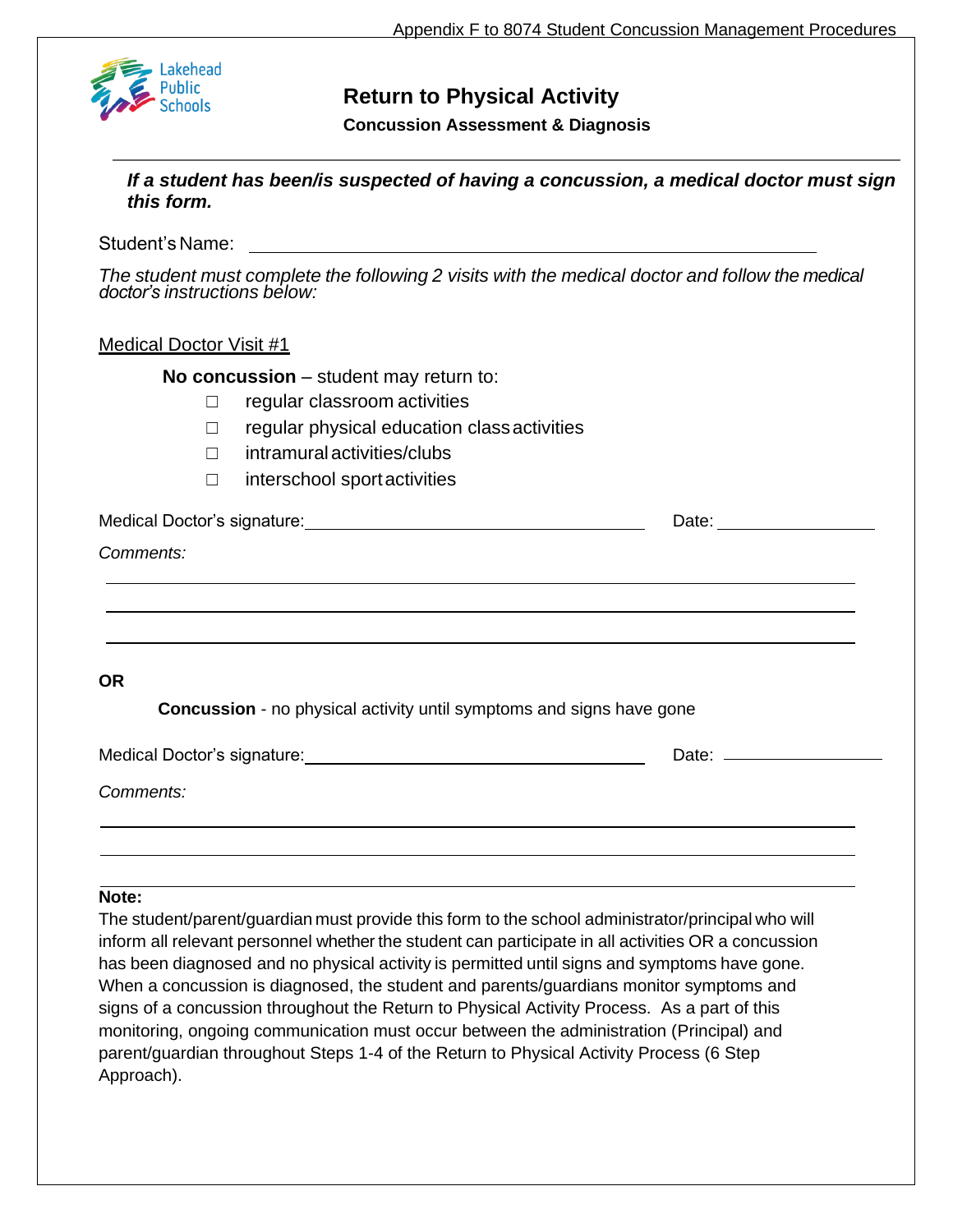## **Return to Physical Activity Process (6 Step Approach)**

A student with a diagnosed concussion is to follow the medically supervised six step Return to Physical Activity Process below. All steps must be completed. The form is to be used throughout the six step Return to Physical Activity Process to track the attainment of each step, including the necessary signatures by the medical doctor, parent/guardian and teacher/coach.

The student may proceed to the next step only when he or she is asymptomatic at the current step.

### **Procedures**

- Steps are not days each step must take a minimum of 24 hours.
- The length of time needed to complete each step will vary based on the severity of the concussion and on the student.
- If signs and symptoms return during any one of the steps the student must:
	- o stop all physical activities immediately
	- $\circ$  rest for a minimum of 24 hours (i.e., physical and cognitive rest)
	- o return to Step 1

#### **Parent/Guardian Responsibilities**

**Step 1:**

Rest: No activity, complete physical rest and cognitive rest, limiting activities that require concentration and attention (reading, texting, television, computer, video/electronic games)

Duration: Until asymptomatic for a minimum of 24 hours.

My signature below indicates that my child/ward had completed Step 1 of the Return to Physical Activity Plan (cognitive and physical rest at home) and his/her symptoms have shown improvement. My child/ward will proceed to Step 2.

Parent/Guardian Signature: Date: Date:

**Step 2:**

Activity: Individual activity only. Light aerobic exercise (e.g., walking or stationary cycling).

Duration: Maximum of 10-15 minutes over a 24-hour period.

Restrictions: No resistance/weight training. No competition (including practices, scrimmages). No participation with equipment or with other students.

My signature below indicates that my child/ward is symptom free after Steps 1 and 2 and I give permission for my child/ward to proceed to Step 3 and participate in physical activities as described.

Parent/Guardian Signature: Date: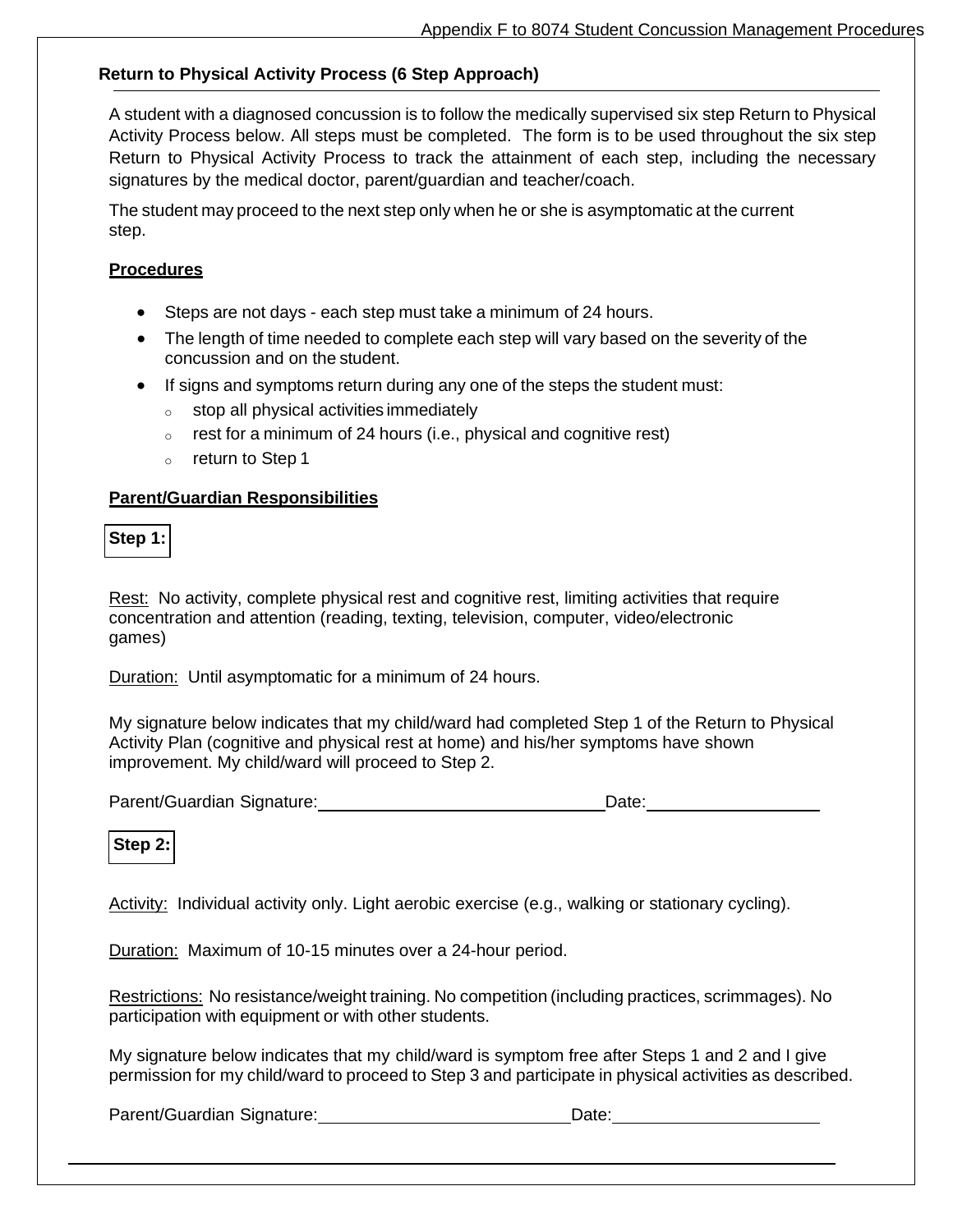## **School Responsibilities**

## **Step 3:**

Activity: Individual activity only. Sport specific exercise (e.g., running drills, ball drills, shooting drills).

Duration: Maximum of 20-30 minutes over a 24-hour period.

Restrictions: No resistance/weight training. No competition (including practices, scrimmages). No body contact, head impact activities (e.g., heading a ball in soccer), and other jarring motions (e.g., high speed stops, hitting a baseball with a bat).

## **Step 4:**

Activity: Activities where there are minimal opportunities for body contact (e.g., dance, badminton, volleyball). Reviewing offensive and defensive plays at a slower speed. Light resistance/weight training. Non-contact practice and non-contact sport specific drills.

Restrictions: No activities that involve body contact or head impact (e.g., "heading the ball" in soccer).

## **School Communication with Parent/Guardian:**

The teacher's/coach's signature indicates that your child/ward has successfully completed Steps 3 and 4 and now requires a medical doctor's check-up prior to being permitted to engage in physical education class, intramural activities, interschool activities in non-contact sports and full training/practices interschool activities.

Teacher/Coach Signature: **We can also construct that the construct of the construction** Date

## **Parent/Guardian Responsibility**

Note: After Step 4 and before Step 5 (return to full contact training/practice), the student must return to the medical doctor for final approval to engage in interschool activities.